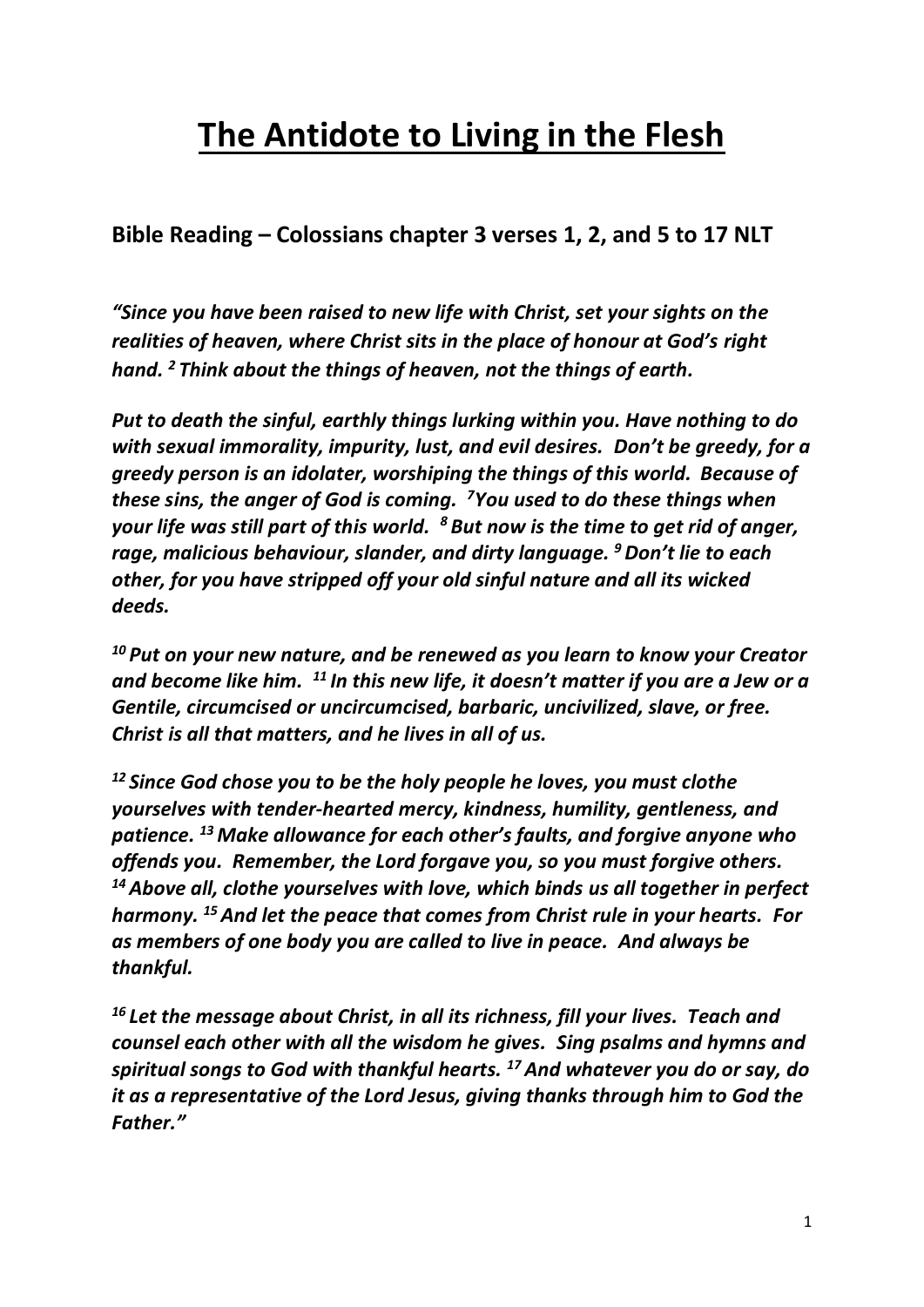## **SERMON**

This afternoon, I want to reinforce to you what we have heard in the Scripture reading that I have just read to you from Colossians chapter 3.

The New Testament letter of Colossians was written by Paul to the members of a Church established in a city called Colossae in modern day Turkey, a short while after Christ's death.

This city was not far from Ephesus and Laodicea, where two other Churches were established.

According to the first chapter of the letter, it is most likely that the Church was established by Timothy and Epaphras.

Epaphras lived in the city, as did another man mentioned by Paul in the New Testament; his name was Philemon.

In 500 BC, it was a place of great importance, but during the first century AD, the town was apparently hit by a major earthquake and many residents began to move away to other towns and cities until, in time, the once great city of old was downgraded to a village, by the local authorities.

In the 12<sup>th</sup> century the church was destroyed by the Turks, and Colossae soon disappeared off the map altogether. Ruins of the Church and other buildings can still be seen today.

It seems the purpose of the letter was to correct some wrong teaching that people in the Church were following. We can see this in chapter 2 where Paul says, "Do not let anyone capture you with empty philosophies and highsounding nonsense that come from human thinking, and from the spiritual powers of this world, rather than from Christ."

In Ephesians chapter 6 Paul tells us that when he talks about 'spiritual powers' he is talking about demons. And we can therefore deduce that he believed some of the wrong teaching his flock were hearing, was from 'so-called teachers' who Paul believed had been influenced by demons. He goes on to talk about some rules that they were following that were not of God, but of human minds.

Sadly, we still hear teaching based on man-made thoughts rather than the Word of God, in some church quarters today.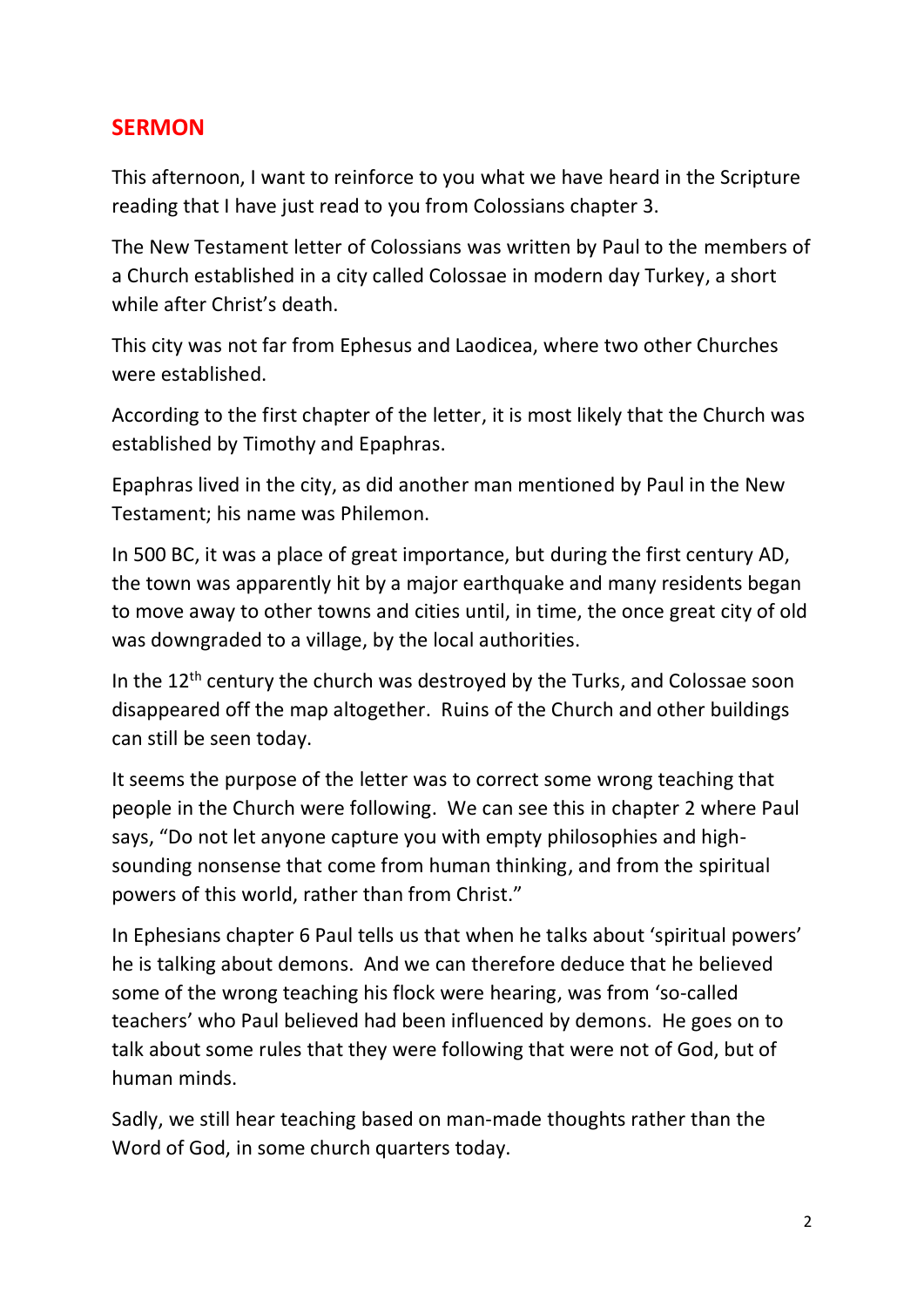What I want to do is look at the section of Chapter 3 that I just read to you.

As Christians, we have been 'raised to new life', says Paul.

As a result, he says to us in verse 2, we are to think about 'the things of heaven', not the things of earth.

We must put to death, he says, everything in us that is 'earthly'.

Writing to the Galatians – chapter 5 and verse 24 he put it this way:

## *'Those who belong to Christ Jesus have crucified the flesh with its passions and desires.'*

Jesus understood how hard we find this, especially when we are tired or weary. During Passion Week, He told His disciples (who were tired and not able to stay awake when He needed their company and support*), "Your spirit is willing, but your flesh is weak."*

An American author, David Diga Hernandez, talking about how to overcome sin, says we have to 'kill the lust of the eyes and the lust of the flesh'.

The lust of the eyes and the flesh? - Well that basically means we need to 'stop looking at things we shouldn't be looking at and wanting, or coveting those things – they are things that are bad for us.'

Paul now gives us examples of the very **earthly things, fleshly things** that need putting to death, or crucifying:

He helpfully lists some of these things from verses 5 through to 9:

Sexual immorality.

Impurity.

Lust.

Evil desires.

Greed.

Anger.

Rage

Malicious Behaviour.

Slander.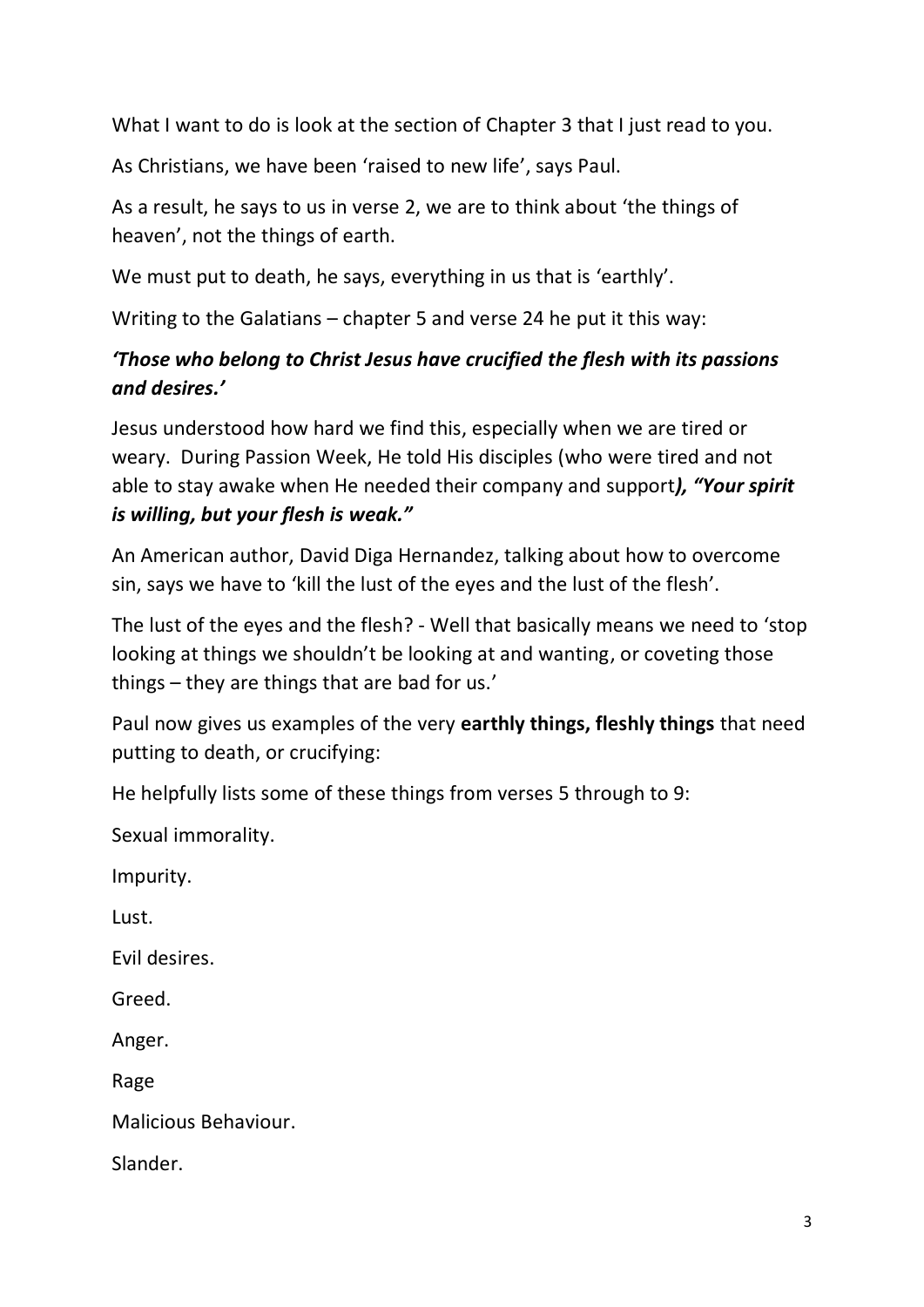Dirty Language.

Telling lies.

Paul says we used to do these things before we came to Christ.

So, let us have a think for a moment. Do we still do any of these things today, even if only occasionally?

In verse 6 we are warned:

'Because of these sins, the anger of God is coming.'

Paul is giving us all a WAKE-UP call!

The last sin listed here, is the sin of lying.

On 16th April, Michele read to me a news item concerning a couple in Canada who were foster parents. She read it to me from a Christian web site. The couple, David and Frances Baars, were fostering two young girls. The company who placed the children with this couple took the children away from them, when it was reported that the couple refused to tell the children that the Easter Bunny was real.

The worker insisted that Mr and Mrs Baars teach the children that the Easter Bunny is real and that it was an important part of Canadian culture.

Mrs Baars was quoted as saying, "My husband and I were confused, I asked the worker if she actually believed in the Easter Bunny or realized it was fictitious. After evading this question initially, she finally admitted the Easter Bunny was not real, but she did not consider it lying to tell children it was real; she believed it to be an essential part of every Canadian child's experience."

Can you believe it? Doesn't it sound more like an April fool's joke? Well, so far as we are able to confirm, this is a true story and it ran in a Canadian newspaper called the National Post.

The foster father told the foster company he and his wife - members of the Reformed Presbyterian Church of North America – had a no-lying policy. The couple have had to file a law suit to try to get the foster company to hand the children back to them.

It seems to me that political correctness is becoming something that now seriously threatens our right to do and say what we know to be Godly and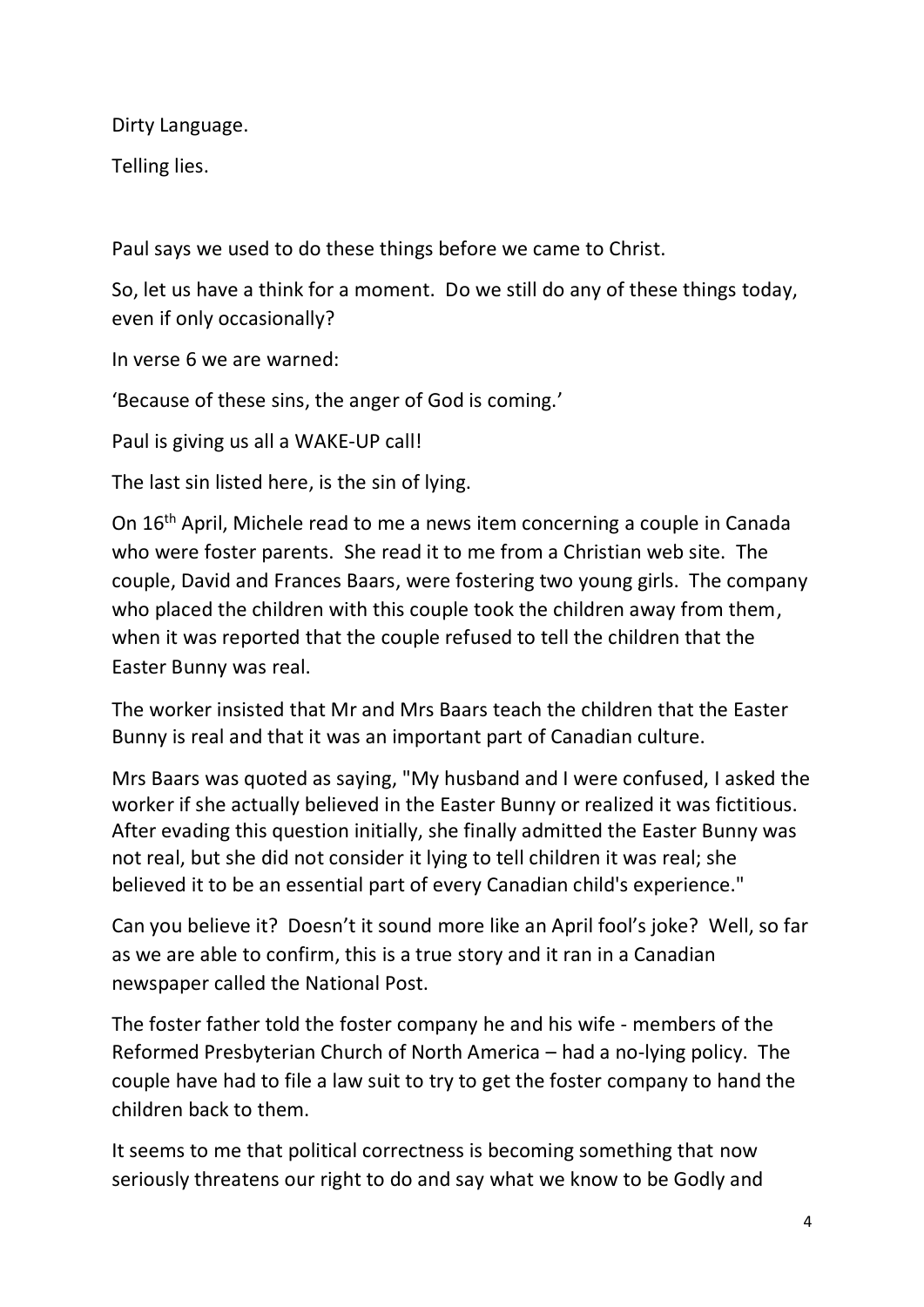truthful. My fear is that it is just a matter of time before such nonsense becomes an every-day event here in the UK…

That couple knew what pleased God – they have a no-lying policy…

In John chapter 8, Jesus, speaking to His followers, which includes you and me, said:

## *'"You are truly my disciples if you remain faithful to my teachings. And you will know the truth, and the truth will set you free."'*

If you want to walk in freedom; speak the truth and it will set you free!

Read the Bible regularly and you will discover the truth.

Beginning with verse 10 of today's Scripture passage, Paul tells us the truth of what we need to do, **instead** of the things we used to do before becoming Christians.

Firstly, he says our 'new self' needs to be continuously renewed in the image of God.

What does he mean, 'our new self needs to be continuously renewed in the image of God'?

When we become a Christian, we may try to behave differently, but if all we do is say, 'I will to try to be a better person from now on', the likelihood is we will fail.

When Paul talks about a 'new self' he is talking about a person who is now living according to his or her 'spiritual self' and no longer by the flesh. We need to become full of the Holy Spirit (born again) and we need to be topped up daily by the Holy Spirit, to have any chance of being able to naturally do the things of God and **stop** the default condition of following our own sinful ways, the ways of the world, and the ways of the devil.

In verse 12 we learn that, as Christians, we are holy. Becoming a Christian means in God's sight we are now holy. He looks at you and me but sees His Son, our Saviour Jesus Christ, in us.

So, in order to demonstrate to others that we are holy, what should our behaviour look like?

Well, in verses 10 through to 17 we are told very clearly what Godly behaviour looks like and how to behave: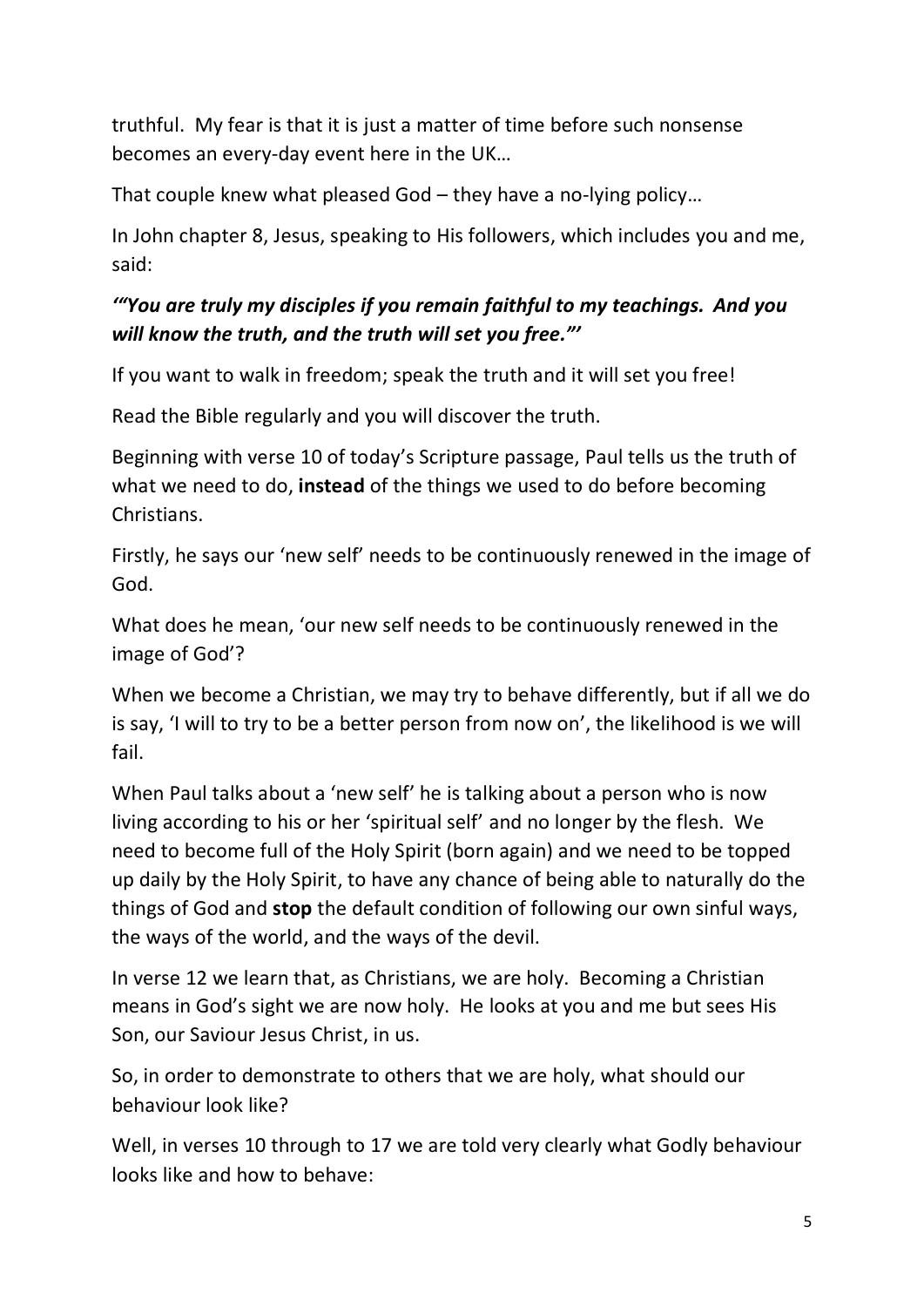We must be tender-hearted.

We must be merciful to others.

Kind.

Humble.

Gentle.

Patient.

We must make allowances for others' imperfections.

And forgive anyone who offends us.

The statement 'to forgive others' is repeated to show how important this is to God. It says 'Remember, the Lord forgave you, so you must forgive others.'

Then Paul says, "above all, LOVE others, this will bind us together in perfect harmony".

He goes on:

Let peace rule your hearts, and live in peace with others.

Always, he says, be thankful.

Meditate on the message about Jesus, and fill your lives with Christ.

Teach and counsel each other with God's wisdom.

Where do we find God's Wisdom? – In His Holy Word – the Bible. So if we are going to teach and counsel with wisdom we must read and know the Holy Scriptures.

Paul goes on: '*Sing to God, psalms, hymns and spiritual worship songs – and do this with a thankful heart.'*

Finally, we are to speak as if we are speaking on behalf of Christ – so before we speak, we should ask ourselves, 'Will what I am about to say, bring glory to God' and if not, then we mustn't say it!

So these things are the antidote to living fleshly lives. This is what God expects of us, His children.